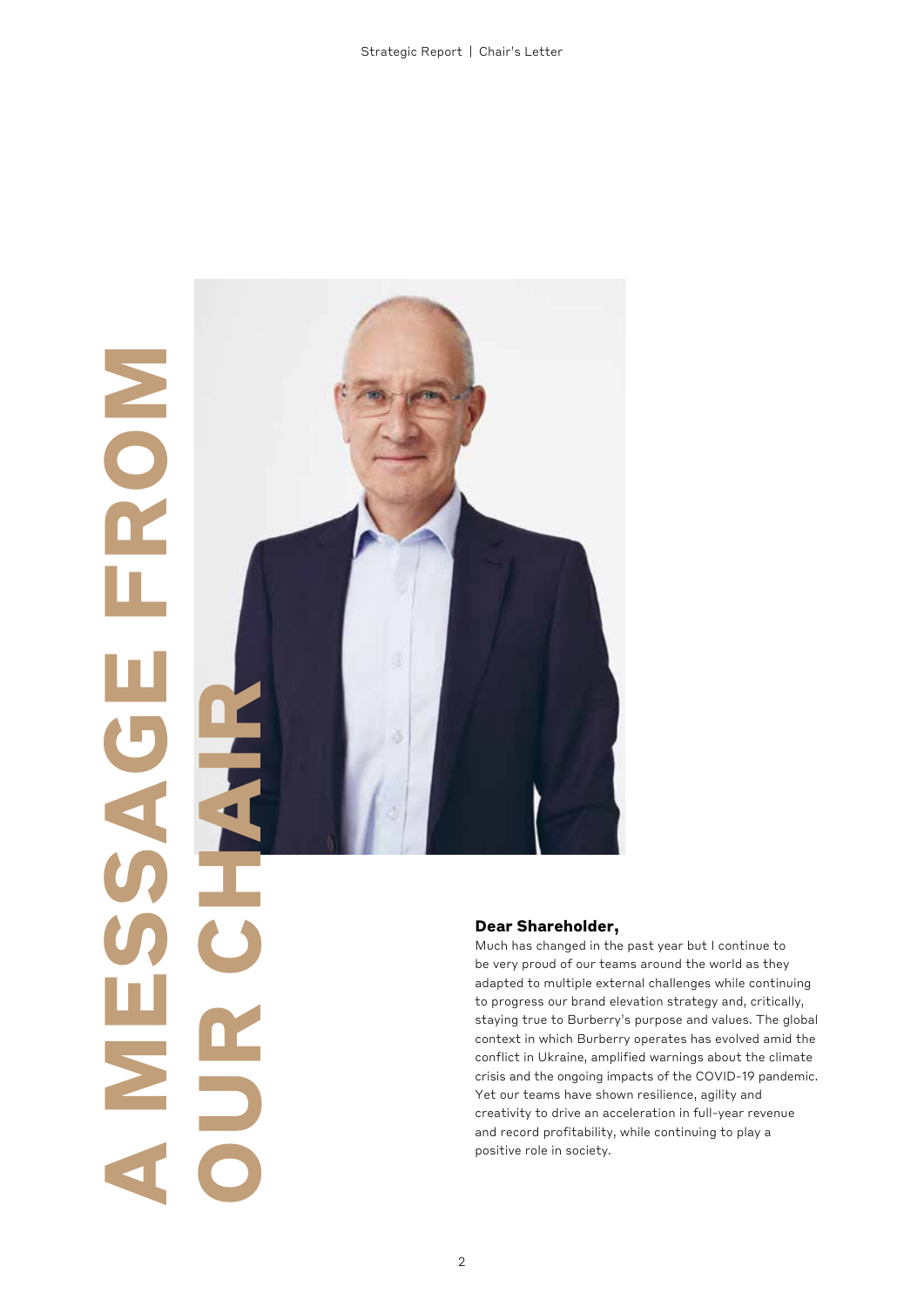I am particularly proud of the commitment we have shown to do well by doing right by all our stakeholders. In response to the appalling humanitarian crisis in Ukraine, Burberry made financial donations to charities and aid agencies providing food, shelter and essential services to displaced children and families. We are also donating more than 20,000 blankets that we manufactured at our factory in Castleford, UK, with the support of our supply chain partners in Italy.

At the same time, we retained our focus on environmental and social responsibility, substantially meeting our five-year targets and setting new industry-leading climate and nature commitments, encapsulated in our ambition to be Climate Positive by 2040. Meanwhile, through donations, we continued to support the brilliant scientists, researchers and health professionals tackling COVID-19 as its impacts continue to reverberate around the world, including in some of our most important markets.

The year also saw important changes within Burberry. Marco Gobbetti stepped down from his role as Chief Executive Officer in December 2021 and I would like to thank him for launching Burberry's luxury repositioning, setting strong foundations for sustainable growth and for his leadership during the pandemic. The Board and I wish Marco well in his future endeavours.

In March, we were delighted to welcome Jonathan Akeroyd as Burberry's new Chief Executive Officer and Executive Director. With a wealth of experience in building global luxury fashion brands, Jonathan's expertise will be invaluable as we advance the next phase of Burberry's evolution as an iconic and unique British luxury leader.

# **"OUR TEAMS HAVE SHOWN RESILIENCE, AGILITY AND CREATIVITY TO DRIVE AN ACCELERATION IN FULL-YEAR REVENUE WHILE CONTINUING TO PLAY A POSITIVE ROLE IN SOCIETY."**

GERRY MURPHY, CHAIR

## **FY 2021/22 performance**

In terms of our financial performance:

- Revenue was £2.8 billion, up 21% at reported rates and 23% at constant exchange rates (CER)
- Adjusted operating profit was £523 million, up 38% at CER
- Reported operating profit was £543 million, up 4% after adjusting items of £20 million net credit
- Adjusted diluted earnings per share (EPS) was 94.0p, up 49% at CER
- Reported diluted EPS was 97.7p, up 5%

## **A brand invigorated**

During FY 2021/22, we have seen a material improvement in the quality of our sales mix. Full-price comparable store sales grew 30% compared with pre-pandemic levels (FY 2019/20) as we maintained our commitment to focus on full-price sales in our mainline stores and Burberry.com, and tightly managed our outlet business. This growth was supported by continued investment in brand, product quality and customer experience.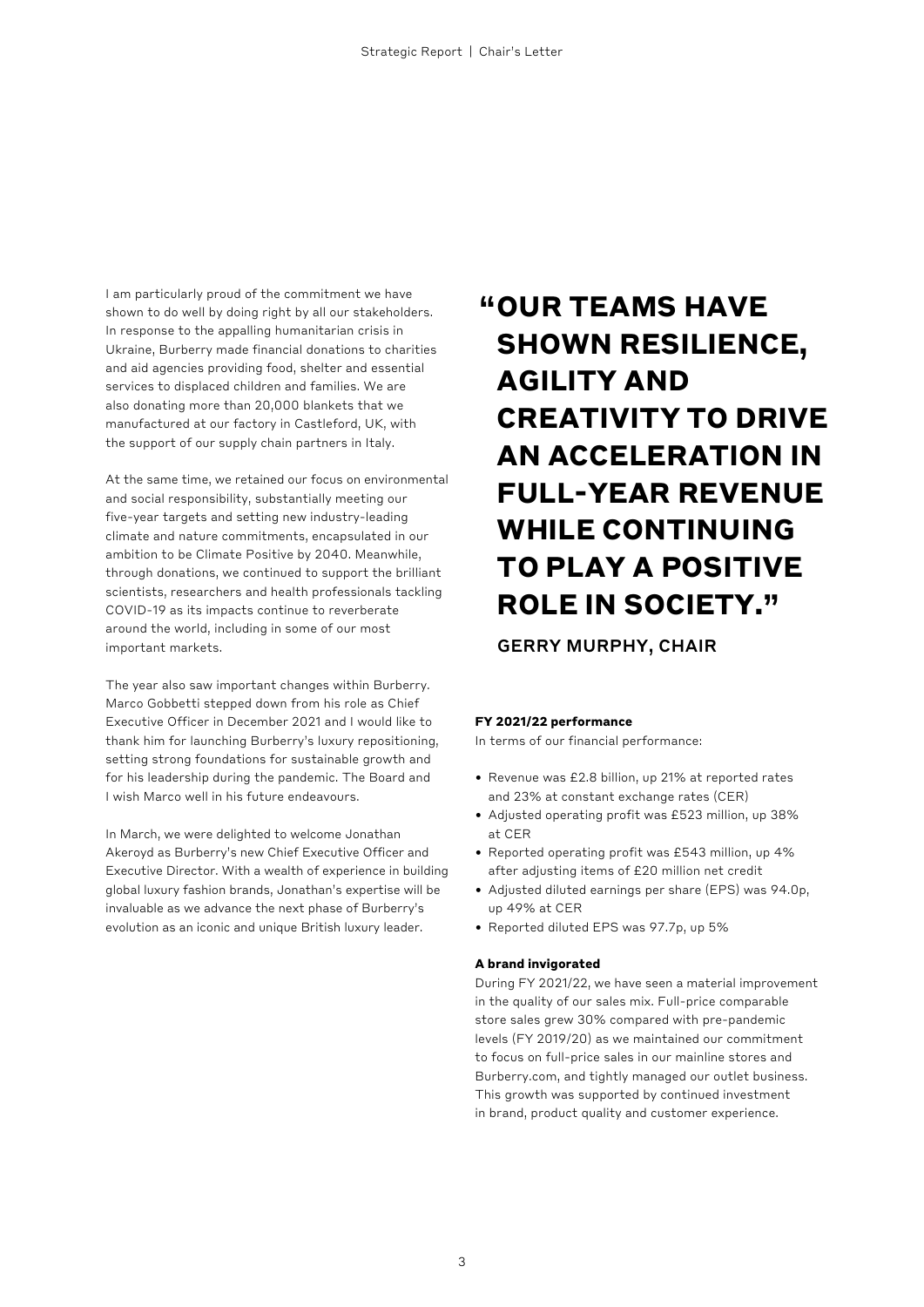Our teams strengthened and personalised their connection with our customers through localised marketing campaigns and brand activations rooted in our unique heritage of exploration and adventure. A standout event was an immersive experience on Jeju Island, South Korea that consisted of a vast mirrored space set in nature and enhanced by Augmented Reality (AR) technology. We also experimented with new and exciting ways for customers to engage with Burberry, including our first foray into digital Non-Fungible Tokens (NFTs), partnering with Mythical Games to create a new character in the Blankos Block Party game.

Our focus on Burberry's key outerwear and leather categories underpinned our performance. Full-price outerwear sales were particularly strong, supported by our dedicated campaign, while new additions to the Lola and TB bag families, including the recent launch of the Frances tote, helped drive full-price leather goods sales. I witnessed first-hand the excitement at our first in-person runway show in two years in March, with our Autumn/Winter 2022 collection celebrating British culture in the heart of London.

As well as delivering exciting new products, we made good progress in elevating our customer's shopping experience, accelerating the rollout of our new store concept. In total, 47 stores were redesigned in FY 2021/22, including flagships in London, Shanghai, Chengdu and, most recently, on Rue Saint-Honoré in Paris. A further 65 stores are planned for FY 2022/23, meaning that by next March, around a quarter of our directly operated stores will conform to our latest design concept.

### **Driving positive change**

While FY 2021/22 was the final year of our latest five-year Responsibility strategy, we remain resolute in our continuing commitment to making a positive difference for our planet, people and communities.

Ahead of COP 26 in Glasgow, we set a new ambition to become Climate Positive by 2040, which will require faster reduction of emissions across our extended supply chain and supporting our business partners in their own carbon reduction journeys. During the year, we also announced a new biodiversity strategy to help protect and restore nature, while expanding support for farming communities and developing regenerative supply chains.

In parallel, we continued our focus on empowering young people. We extended our partnership with international footballer and youth advocate Marcus Rashford MBE to help disadvantaged children in the UK develop their literacy skills. Our support for literacy projects extended beyond the UK as we provided funding for new libraries and books in underserved communities in the USA, Japan and Hong Kong S.A.R., China.

Throughout the year, we continued to prioritise the health and wellbeing of our people. We maintained momentum on our global Diversity and Inclusion strategy, rolling out allyship training across the business. We introduced our first global bereavement policy, menopause support, and a policy for those experiencing domestic violence. On International Women's Day 2022, we also announced our ambition to be the best place to work for women in the industry. We are proud to have been recognised for our efforts, including being recognised in the Bloomberg Gender-Equality Index for a second consecutive year and featuring as a best performer in the inaugural FTSE Women Leaders report.

#### **Looking ahead**

While COVID-19 lockdowns in Mainland China and the current macroeconomic outlook create some near-term uncertainty, we continue to target high single-digit revenue growth and meaningful margin accretion in the medium term.

We have strong foundations on which to build and accelerate growth in this next phase. Our strategy is clear and our teams are united by a shared purpose and values. I am confident that Burberry will continue to demonstrate its extraordinary potential under Jonathan's leadership, leveraging our unique British brand to deliver sustainable and responsible growth.

#### **Dividend**

Given the strong operating performance for the year to 2 April 2022, the Directors are pleased to recommend a final dividend of 35.4p per ordinary share subject to approval at the Annual General Meeting. This is in line with our Capital Allocation Framework and gives a full year dividend per ordinary share of 47.0p (FY 2020/21: 42.5p) restoring our normal pay-out ratio of around 50%. The Board has also approved a £400m share buyback to be completed in FY 2022/23.